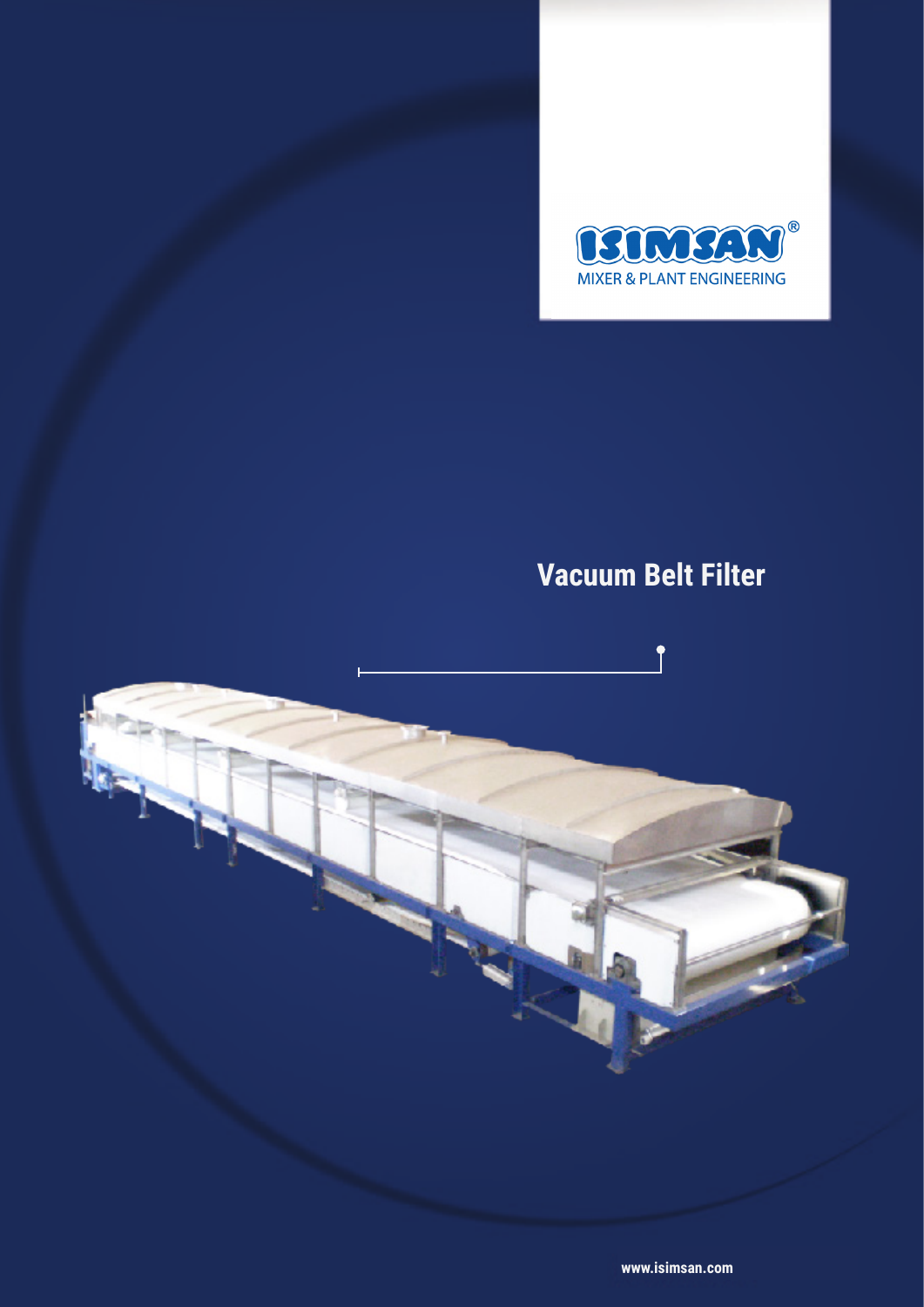

## **PRODUCT INFORMATION**

Vacuum belt filters are continuous running horizontal filters that separate precipitated solids from suspensions through a vacuum. They are distinguished by good filter performance, efficient solid substance washing and easily cleaned filter media. These filters are suitable for suspensions with solids and have different particle sizes

#### **APPLICATIONS**

- Environmental industry
- Mineral and mining industry
- Chemical industry



#### **DESCRIPTION**

Isımsan vacuum belt filters consists of a continuously moving elastic transport belt which is passed between two deflection rollers and forms a tubular channel on the surface through side bars. Asynchronously in the channel, an infinite filter cloth moves back through the cylinders separated on the bottom. The belt is evenly suspended at the beginning. The filtrate is sucked through the filter cloth by means of an applied vacuum and then drained. The solid remains on the filter cloth and forms the filter mud. The filter cloth is separated from the conveyor belt at the rear deflector roller at the end of the belt. The conveyor belt returns to the front deflection cylinder. The filter cloth is transferred to another cylinder, where it is deflected and the filter sludge is discarded. Then the filter cloth is washed and taken back.

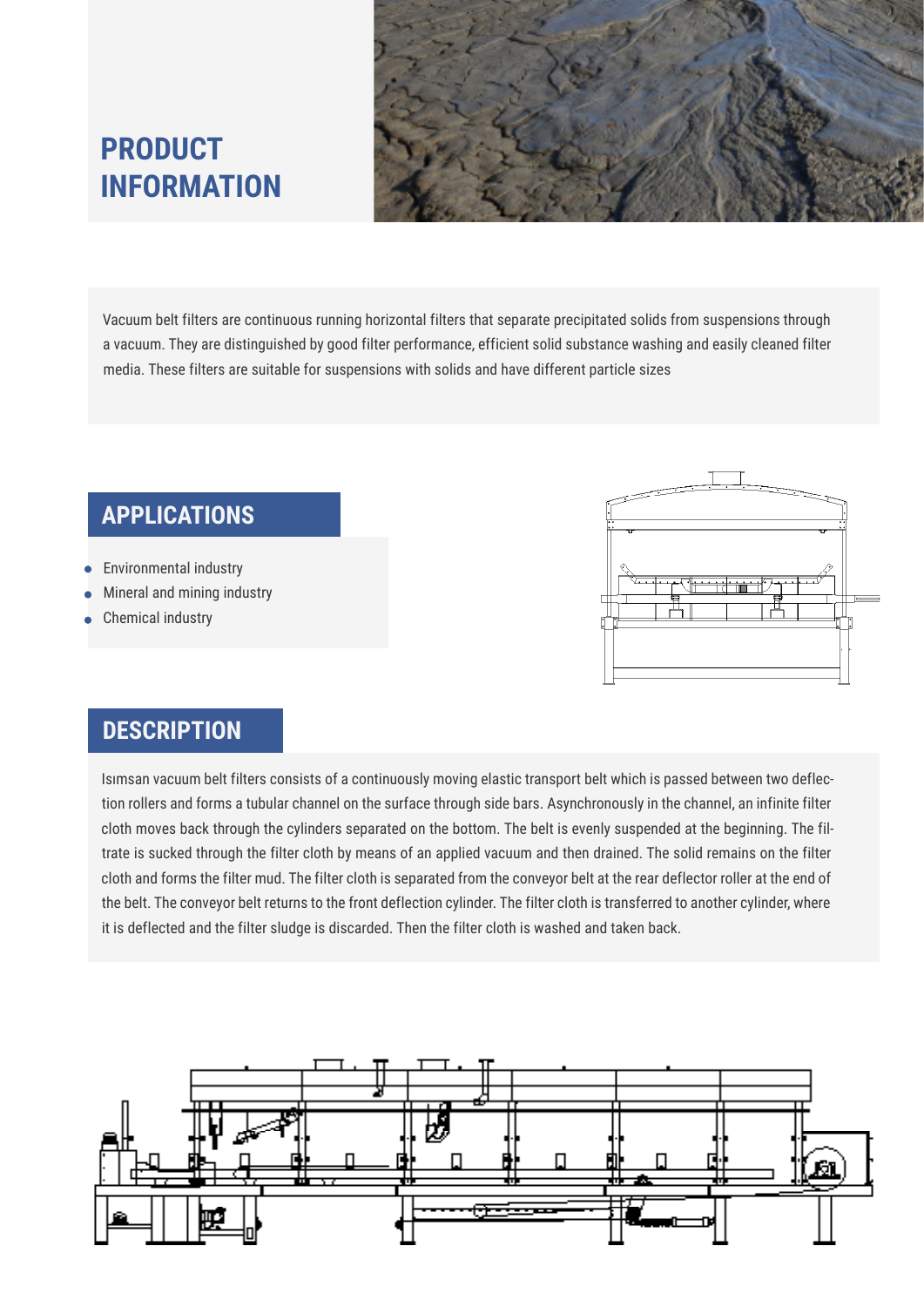

### **CONSTRUCTION DETAILS**

#### **FEATURES**

**Surface(m²):** 1 - 45 m² **Frame Material::** AISI 304 stainless steel (or upon request) **Belt drum & rollers:** Stainless steel covered with nitrile rubber **Drum Gear box:** Yılmaz, Nord, Bonfiglioli, SEW Eurodrive **Frame surface:** brushed **Filtration element:** PVC or PP made dual layer filter mesh with AISI 316 **Tensioning unit (except pistons):** Stainless steel (or upon request) **Filtration size:** Variable **VFD unit (speed control):** Mitshubishi brand (or upon request) **Belt Cleaning Material:** Stainless steel (or upon request) reinforcements ( or upon request) **Drive:** ABB , SEW Eurodrive, GAMAK, Nord, WEG **Electrical panel:** included

**Pneumatic equipment:** Norgren (or upon request)

Isımsan designs according to customer specifications. This includes the choice of sizes, filtration elements and much more other technical equipments.

For further information please do not hesitate to come back to us. We are there for you.







#### **CERTIFICATIONS**

Isımsan manufactures according to the following International directives and regulations:

- CE 2006/42/EC (machinery directive)
- CE 2014/29/EU (pressure vessel directive) GMP (Good Manufacturing Practices)
	- CE 2014/68/EU (pressure vessel directive) FDA (U.S. Food and Drug Administration)
- ATEX product line 2014/34/EU
- EAC (EuroAsia Comformity)

EHEDG hygiene guidelines

Isımsan is certified in terms of quality management (ISO 9001), environmental standards (ISO 14001), welding technology and supervision (ISO 3834 & 14731) and control technology (2006/42/EC).